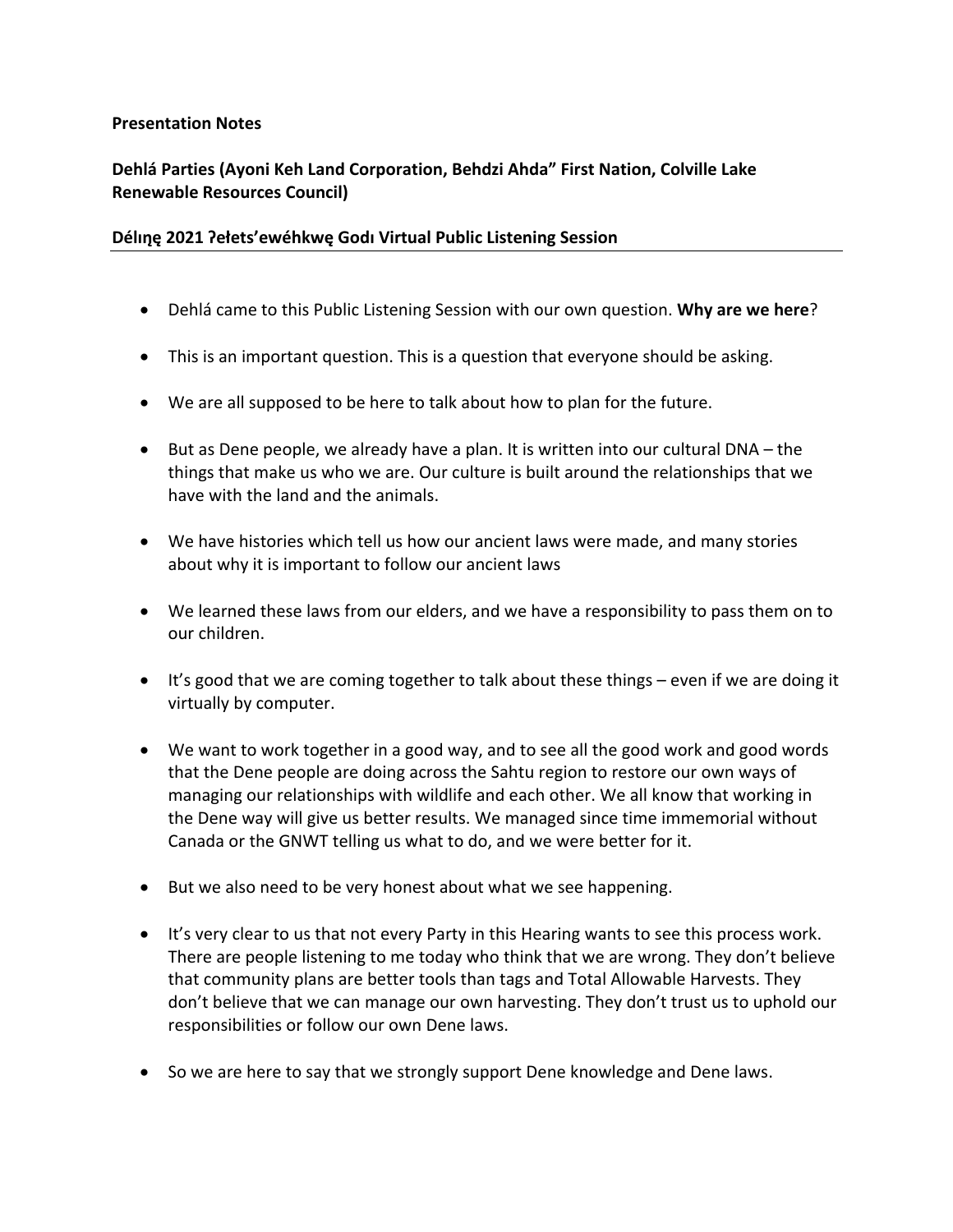- We are also here to say that people should talk honestly. If other governments and other peoples don't think that we should be allowed to be Dene and follow our own harvesting laws should come right out and say so.
- We know the GNWT doesn't agree -- because so the GNWT Minister has vetoed the Board's decision to replace the tag system with community caribou plans.
- We know the Inuvialuit Game Council doesn't agree because they are seeking to intervene in our court case because they want to keep the tag system in place in the Sahtu region.
- So we are now in court, trying to uphold our treaty and our rights to manage harvesting in our own way in our own region.
- Why are we always the ones who have to "prove" something?
- The evidence that supports our approach is already very clear. The Board has already agreed that community-based plans, based on Indigenous knowledge, are the right way to achieve conservation, and that they are more effective than harvest limits.
- So all all of this brings us back to why we are here today.
- We are here because we signed the Sahtu Dene and Metis Land Claim Agreement, a modern-day treaty that also respects Treaty 11. Our Sahtu Land Claim Agreement was supposed to create a co-management system in which each RRC was supposed to work together with the Board and with the government to manage wildlife and promote conservation.
- But we need to be honest. That isn't happening. We are still tied up in a very colonial system where the GNWT has most of the power and most of the resources. When we don't agree with them, they will simply make their own "final decisions".
- None of the RRCs have adequate resources to do their work. The Board doesn't have adequate resources either. The Board is supposed to be 6 members plus a chair, with 6 alternates. Right now, there are only 4 people on the Board, and most of them are alternates.
- We are very frustrated by this situation.
- We also want this process to work and we want the treaty to work.
- Over a number of years, we spent a lot of time with our members, with our elders and harvesters discussing our *Dehla Got'ine Tseduweh ʔəde Ah'Ah* to carefully write out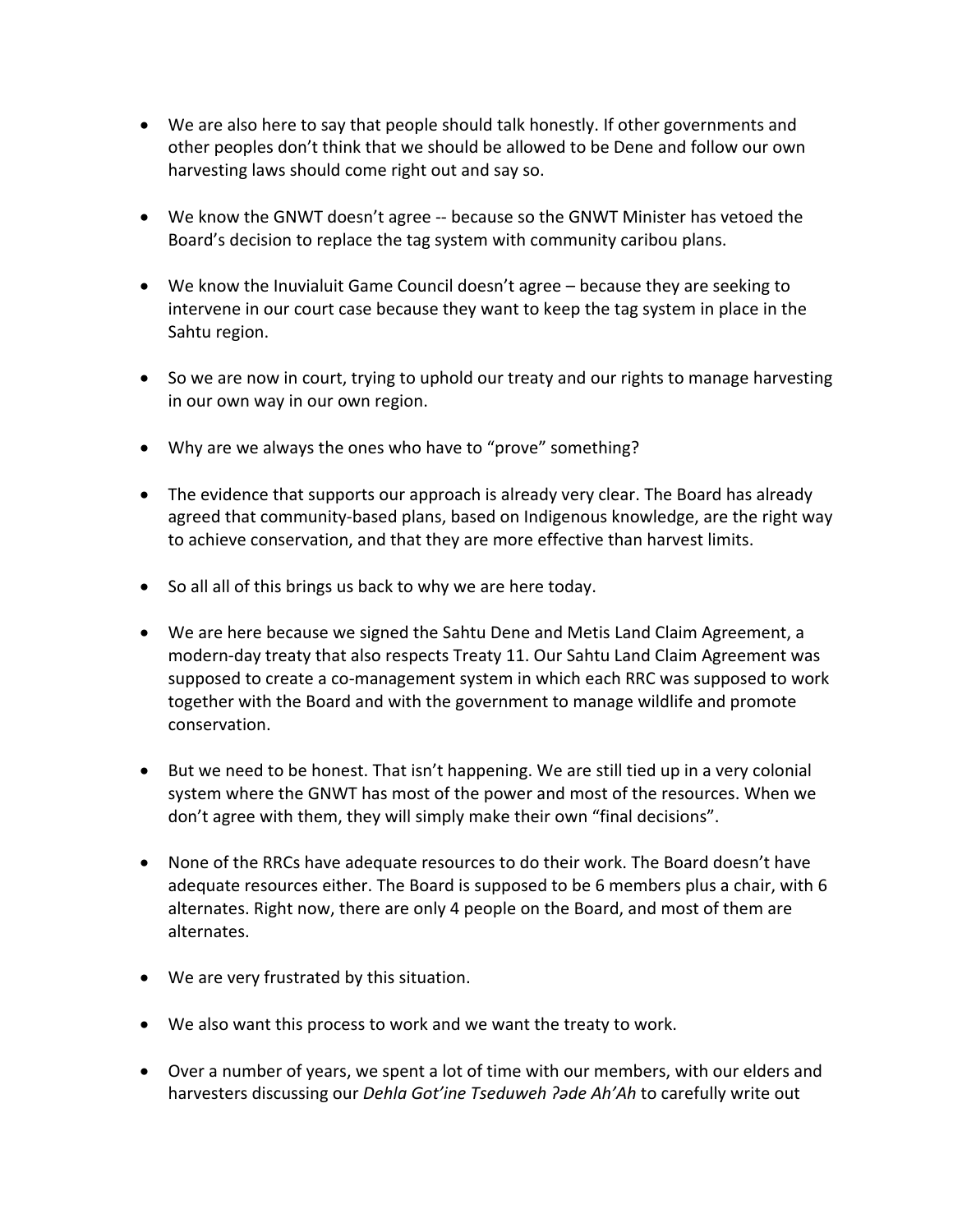some of our most important ancient oral laws and traditions to provide written directions to our members, and people harvesting on our traditional territory, on how to harvest in a way that continues to uphold our oral laws and traditions.

- We did most of the things that the SRRB now has in their *Hidó Gogha Senegots'i* a the community conservation planning policy - that we are talking about today.
- We support the SRRB's efforts to work with us to develop and implement *Hıd̨ó Gogha Senegots'i> á* – community conservation plans.
- We also appreciate that the SRRB recognizes that not every community plan needs to be the same.
- We believe we can find ways to respect local differences between our communities while working together in the region. We believe we can find ways to make sure that everyone is following the local rules when they go into another part of the territory. This is how Dene have always done things.
- What we don't support is the idea that the Minister can simply "vary" the decisions that come out of this process because the GNWT thinks that things should be done in a different way.
- We believe in our treaty rights and we want this hearing process to work, this is why we agreed to participate in this hearing, despite the fact that many of these issues are before the court.
- As Dene, we are once again having to demonstrate that we are reasonable people. We know that the evidence supports the community planning approach. We know that community plans, based on Indigenous knowledge, are a better system for us.
- The treaty says that wildlife management is a shared responsibility. This means that each Party needs to understand their proper role.
- If the GNWT thinks their way is better, they should be able to prove it. We challenge the GNWT to bring forward any evidence in these hearings that can show that the Dene way of managing our relationship with wildlife is not effective, or that the GNWT approach is better at achieving the objectives for wildlife management set out in our treaty.
- People often think that laws, whether they are our ts'<sub>j</sub>duweh ?e?á or the *Wildlife Act* are all about rights. But rights are just part of what ʔeʔá are about. Before people tried to tell us what to do, we never had to talk about rights. Our elders never say "you have a right to hunt". That's something which has only happened since the *Wildlife Act* tried to set out a different way to do things. Our people opposed those changes because they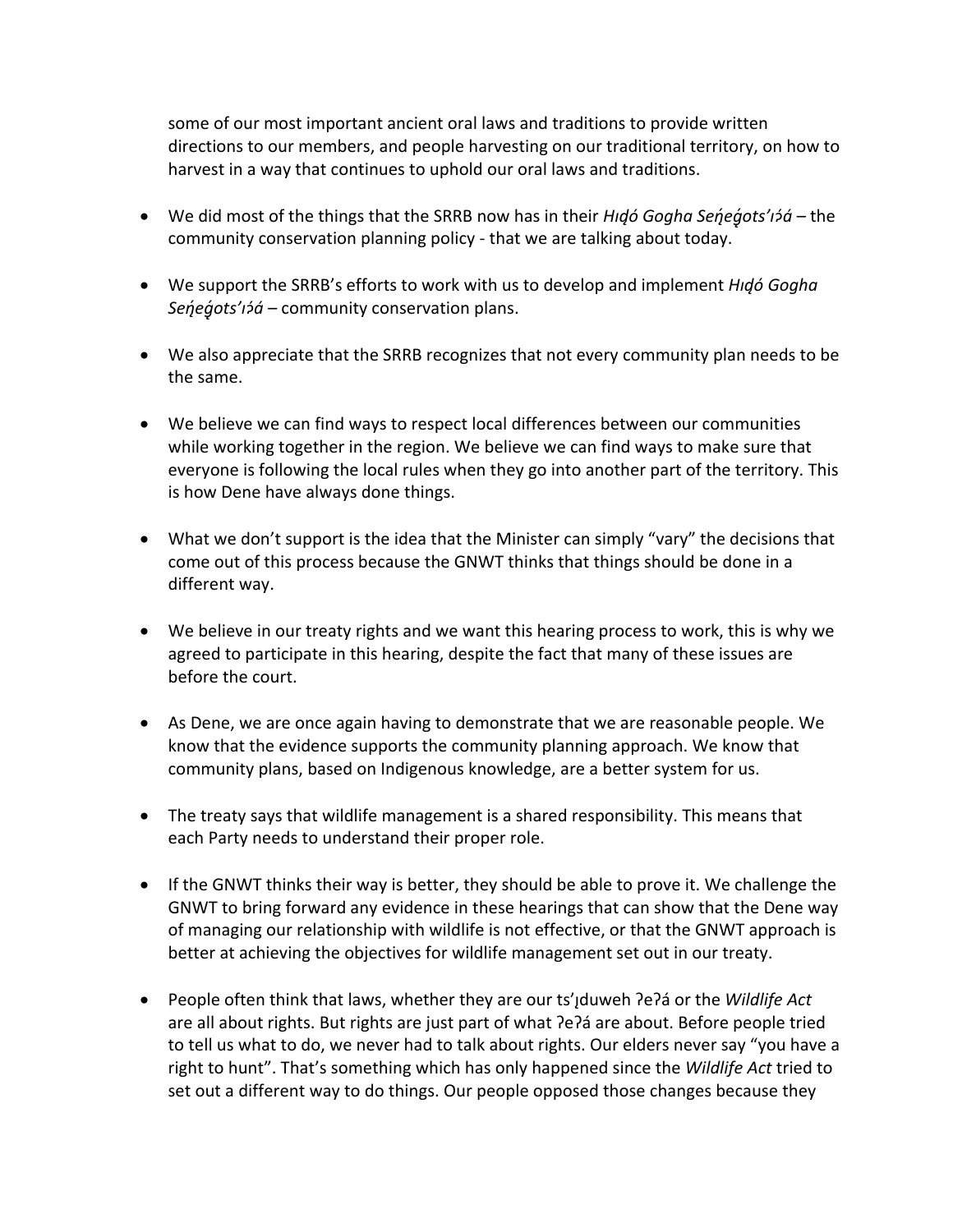undermined who we are as a people, and the relationships that we maintained within Dene society and with other species. We have a right to be who we are as Indigenous people, and to do things in our way. But beyond that, our ʔeʔá are all about responsibilities.

- As Dene, we know that it is not right to interfere with things that are not ours. We know that there will be significant ecological, social and economic consequences if we do not maintain these relationships. We believe that we should let things be, and that humans do not understand enough about how things work to presume to try to interfere. Instead, our responsibility is to maintain good relationships with each other and with the land and the animals.
- In contrast, the Western science approach to wildlife management is fundamentally different. From the very beginning of our relationship with government wildlife managers, we have seen that they have always tried to interfere with the natural order.
- As Dene, we see ourselves as part of the natural environment we don't see ourselves as an 'invasive species'. But we have learned that Western cultures looks at the world in a different way. Western cultures believe that people are separate and apart from the rest of nature, and that is right for people try to change it. This is the first and most fundamental conflict between the Dene concept of conservation and that of modern, Western conservation institutions like the GNWT.
- This is what we see happening here. GNWT wants to change us to fit their theories about how nature works. They believe that is their job to try to manage Dene, and that it is their job to manage wildlife. We know that is a misguided approach. The GNWT is not the boss of us, the land or the animals.
- Every species has a role. Every species has something to teach us. It does not matter whether those animals are the hunters (like wolves) or the hunted (like caribou), they all have a role to play and their own knowledge of how to live on the land, just as we do. If we watch and observe carefully, they will teach us something about how they live, but we should never assume that we know more about being wolves than wolves do, or about caribou than the caribou do. Our ts'Jduweh ?e?a require us to respect the roles that other animals play, and the knowledge that they have, and to do our part to maintain the relationships we have with them.
- We know what Western wildlife management is like we know what it is like to be managed - because that is exactly what the government wildlife managers have tried to do to us. We know that nothing in Western wildlife management is about respect, relationships or reciprocity between species – it is all about trying to control what happens.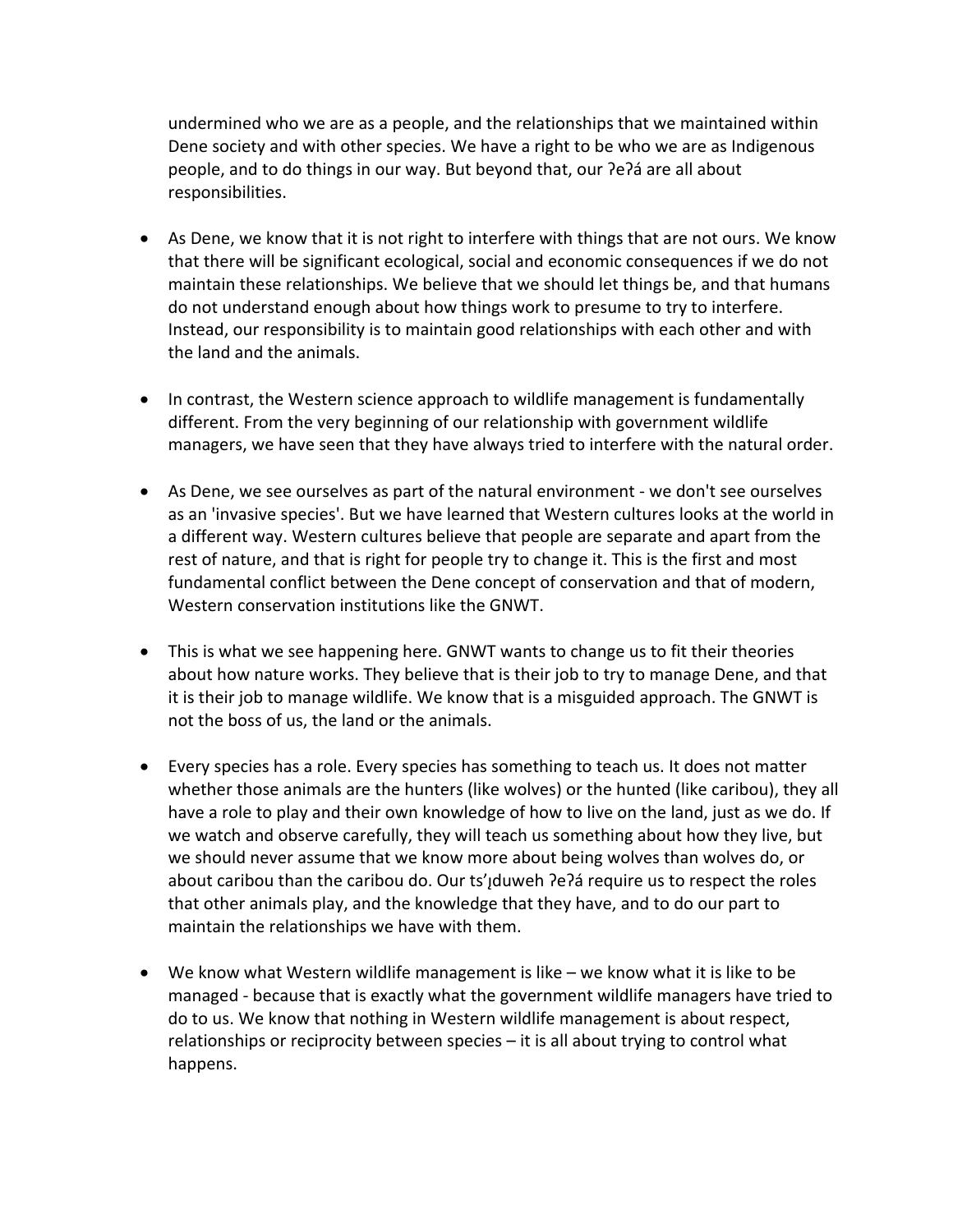- This conflict is always present in the co-management relationship. The GNWT Minister thinks that he can make decisions about the relationships between people, wolves and caribou. He says that interfering in those relationships is based on science. But our knowledge tells us that when Dene people are on the land, we need to respect the balance that already exists. We see no need for killing wolves or blaming wolves for being who they are – it makes no sense to us for people to try to interfere in the relationship that the wolves have with the caribou.
- But if there is anything we have learned, it is that the Minister won't accept any of the answers that he gets from us, or from the Board, unless he already agrees with them. It is like we are all back in school, being asked to answer questions on a test that is all about what other people think or do, not what Dene think or do. When we give the Minister our answers, the Minister is going to say that we are wrong.
- This is because this is still a colonial system. We need to change that.
- We will keep attending these hearings even if we are only repeating what we have already said, because we know our answers are correct. They are based on our ancient knowledge and teachings, and the evidence that is all around us when we are on the land.
- The Minister often says that his decisions are based on scientific knowledge. We do not think that is true.
- We have no problem with science. Dene have always been scientists. We have been careful observers for many thousands of years. When we say that Western science that the government relies on is inaccurate and incomplete, it is because it often conflicts with what we know based on the thousands of years of knowledge that our people have from being on the land and in a relationship with other animals.
- We also know that what the consequences are when science is wrong. For us, the difference between knowing the truth and being wrong can be a matter of survival. For GNWT, it just means that the staff will write a report about it.
- It doesn't need to be this way.
- Imagine if the GNWT stopped fighting us on these issues.
- Imagine if the Renewable Resources Councils within the Sahtu had the **resources to fulfill our own responsibilities. Imagine if our authority to manage harvesting was respected.**